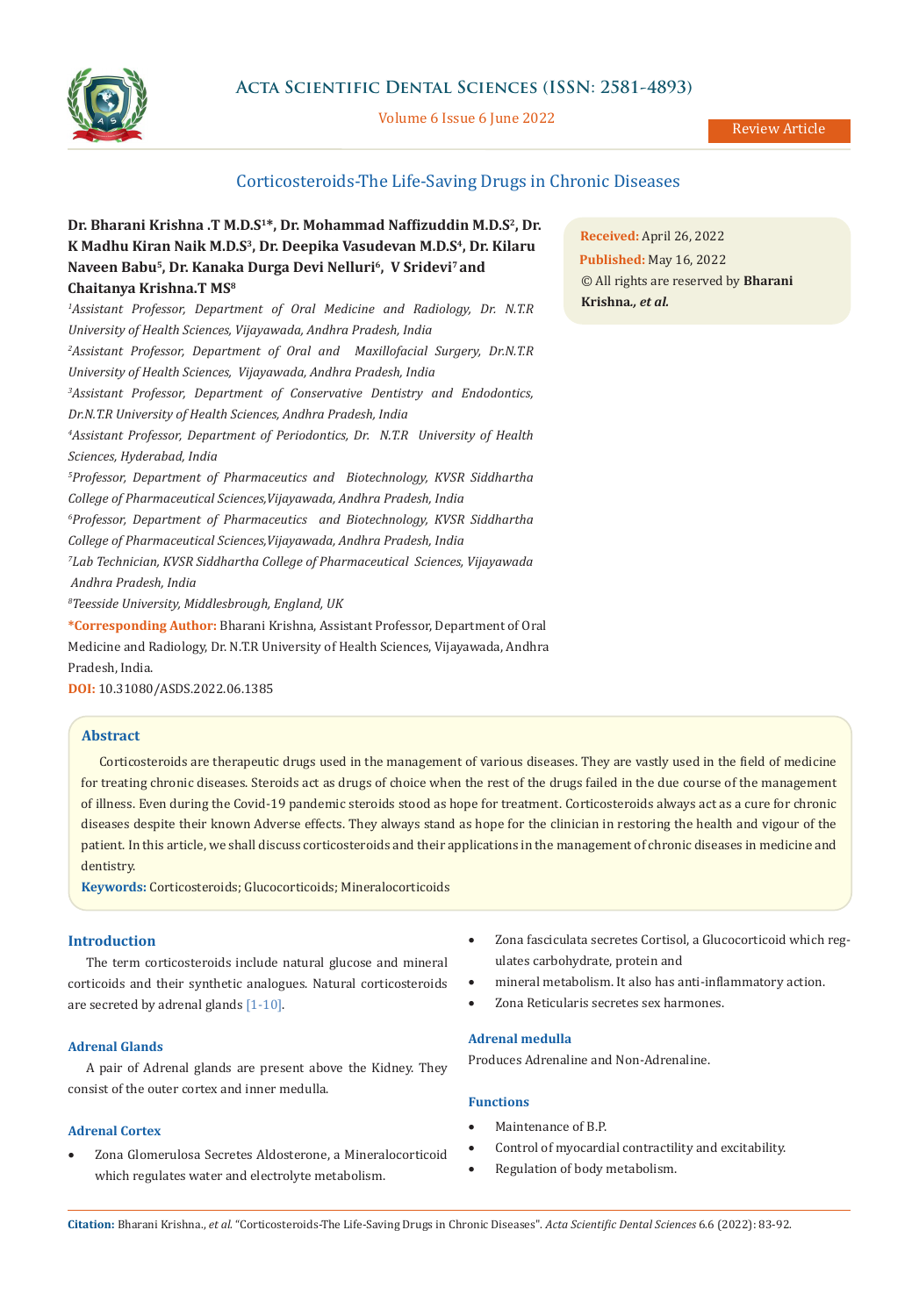#### **Chemistry of Steroids**

The basic structure of steroids consists of 21 carbon compounds having a Cyclopentanoperhydro Phenanthrene ring with various functional groups attached to different carbon atoms.

#### **Biosynthesis**

Synthesis of steroids takes place in the Adrenal cortex by the cortical cells mediated by steroidogenic enzymes. The Source of the steroids is cholesterol which is obtained from LDL which is taken from circulation.



As a part of the normal circadian rhythm and during periods of stress CNS afferent nerves stimulate the hypothalamus to secrete Corticotropin-Releasing Hormone (CRH). Decreased plasma Cortisol concentration also by negative feedback mechanism stimulates the secretion of CRH. The released CRH via the portal circulation reaches the anterior pituitary and stimulates the basophilic cells to secrete Adrenocorticotropic Hormone (ACTH). The ACTH thus released into the blood Circulation reaches the Adrenal gland and stimulates the synthesis and release of Cortisol. This forms the Hypothalamic-Pituitary-Adrenal axis (HPA axis).

Aldosterone secretion is regulated by Renin released by the kidney when there is a decrease in sodium concentration and increase in potassium concentration which converts Angiotensinogen to Angiotensin I which is then converted into Angiotensin II by a converting enzyme from the lungs.

Adrenal cortical cells store only minute quantities of hormones,



so the rate of release is governed by the rate of biosynthesis. The normal rate of secretion of corticoids in man are

- Hydrocortisone -10mg daily
- Aldosterone 0.125mgdaily

# **Mechanism of action**

Acts by a common mechanism at the cellular level. 2 receptor systems- glucocorticoid receptor

Mineralocorticoid receptor.

Effects of steroids are mediated by interaction with specific receptors which form a steroid–receptor complex in the cytoplasm which enters the nucleus and influences the mRNA transcription of proteins. Lipocortin, a protein synthesized inhibits the activity of phospholipase which is required for the conversion of phospholipase to Arachidonic acid and so the release of inflammatory. Mediators Prostaglandins, Prostacyclins and Leukotrienes is inhibited.

#### **Actions**

Corticoids have some direct actions and some permissive actions. Permissive actions meanwhile do not themselves produce an effect, their presence facilitates other hormones to produce their action. Eg; Corticoids do not have any effect on B.P but their pressor action of Adrenaline is markedly blunted in their absence.

#### **Glucocorticoids**

The natural Glucocorticoids are –Hydrocortisone (Cortisol)

- **Cortisone**
- Corticosterone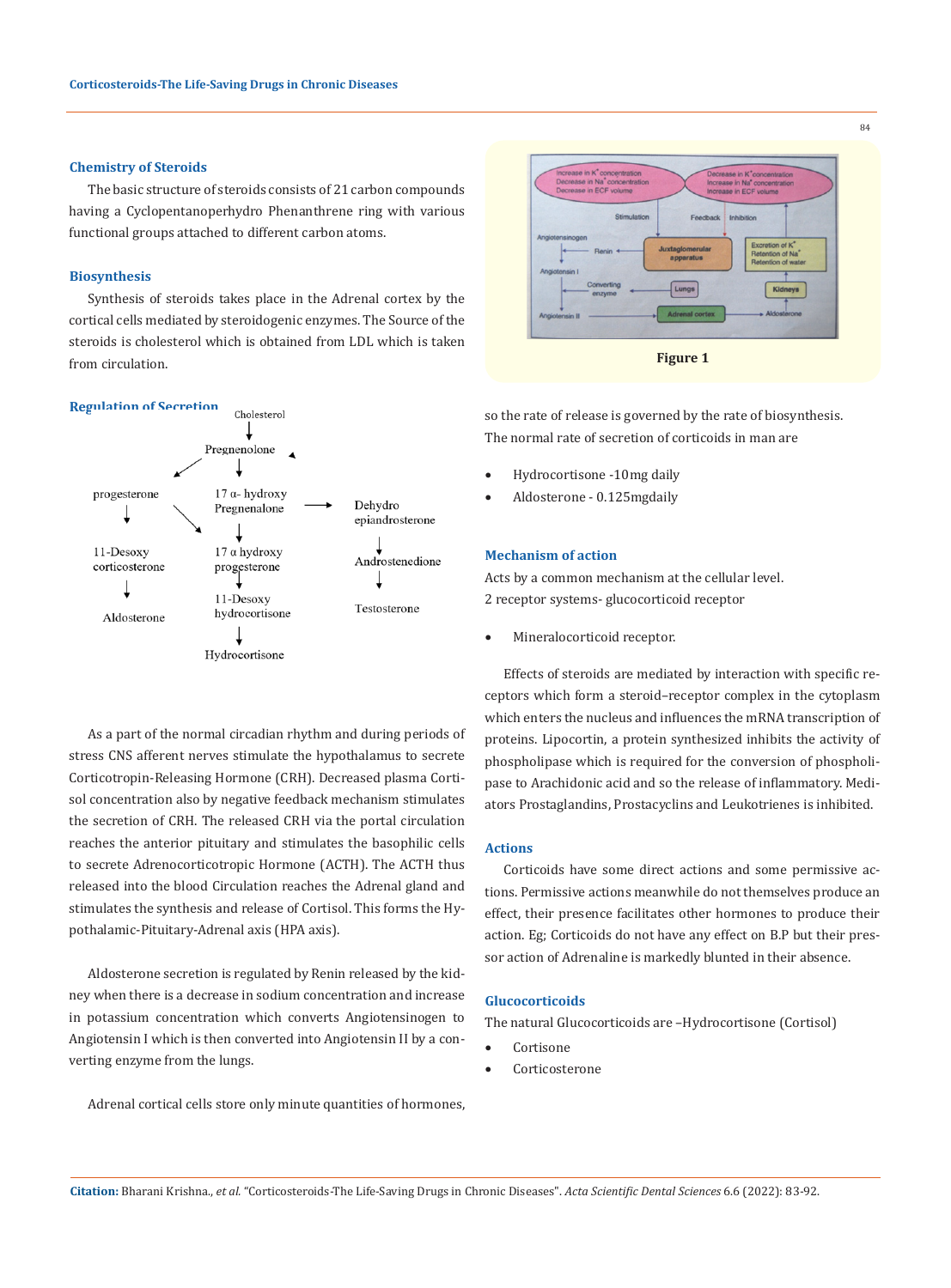#### **Synthetic Glucocorticoids are**

- Prednisone -Paramethasone
- Prednisolone -Dexamethasone
- Triamcinolone Betamethasone

# **Synthetic steroids**

Synthetic Steroids replaced natural steroids because

- • Highly potent.
- Longer-acting.
- More selective for Glucocorticoid action.
- Possibility to prepare esters suitable for topical application and injection into tissues.

#### **Physiological effects of glucocorticoids**

## **Carbohydrate metabolism**

- Promotes gluconeogenesis.
- Deposition of glycogen in the liver.
- • Inhibits glucose utilization by peripheral tissues.
- Blood glucose levels increased.

# **Protein metabolism**

- Catabolic in action.
- Amino acid mobilized is used in gluconeogenesis.
- **Excess urea produced.**
- Negative nitrogen balance.

## **Fat metabolism**

- Play a 'permissive' role in the mobilization of fat from the peripheral fat depots by Adrenaline and Growth hormone.
- • Redistribution of fat in the body, with loss from extremities and deposition over face, neck and shoulder causing Buffalo Hump, Moon-Face and Fish Mouth.

#### **Electrolyte and water metabolism**

- • Causes Na retention and K excretion.
- Na retention causes water retention and oedema. This may produce a rise in Blood pressure.
- K excretion causes the wasting of muscles.

# **Calcium metabolism**

- • Inhibit intestinal absorption of calcium and enhance renal excretion of calcium.
- Stimulate the breakdown of the protein matrix of bone.
- Leads to osteoporosis.

#### **Haematological actions**

- Increase in the number of RBC, Neutrophils, and Platelets.
- Decrease in the number of Lymphocytes, Eosinophils, and Basophils.
- Brought about by the redistribution of the cells between the blood and other compartments.
- No lysis of Lymphocytes in the normal person.

# **Skeletal Muscles**

- Optimum levels of corticoids are needed for normal muscle activity.
- Muscular weakness occurs in both Hypo and Hypercorticism.
- Hypocorticism: diminished work capacity and weakness are due to hypo dynamic circulation.
- Hypercorticism: excess mineralocorticoid action-hypokalemia-weakness.

## **Stomach**

- Secretion of gastric acid and pepsin is increased.
- Aggravates peptic ulcer.

# **Lymphoid tissue**

- Enhance the rate of destruction of lymphoid cells (T cells are more sensitive than B cells).
- The effect on normal lymphoid tissue is modest. However, a marked lytic response is shown by malignant lymphatic cells.

# **Anti-inflammatory effect**

 The anti-inflammatory effects are non-specific as the cause of the inflammatory reaction is not controlled. The possible mechanisms which possibly contribute to its action are

- Inhibit the recruitment of Neutrophils and macrophages into the affected area.
- Suppress the production of IL-1 by monocytes and IL-2 by lymphocytes.

Suppress the production of Lymphokines like TNF.

- Reduce the antibacterial activity of Monocytes.
- Inhibits the production of Plasminogen activator by Neutrophils.
- Inhibits release of arachidonic acid from phospholipids.
- Stabilize the lysosomal membranes thus preventing the spillage of hydrolytic enzymes.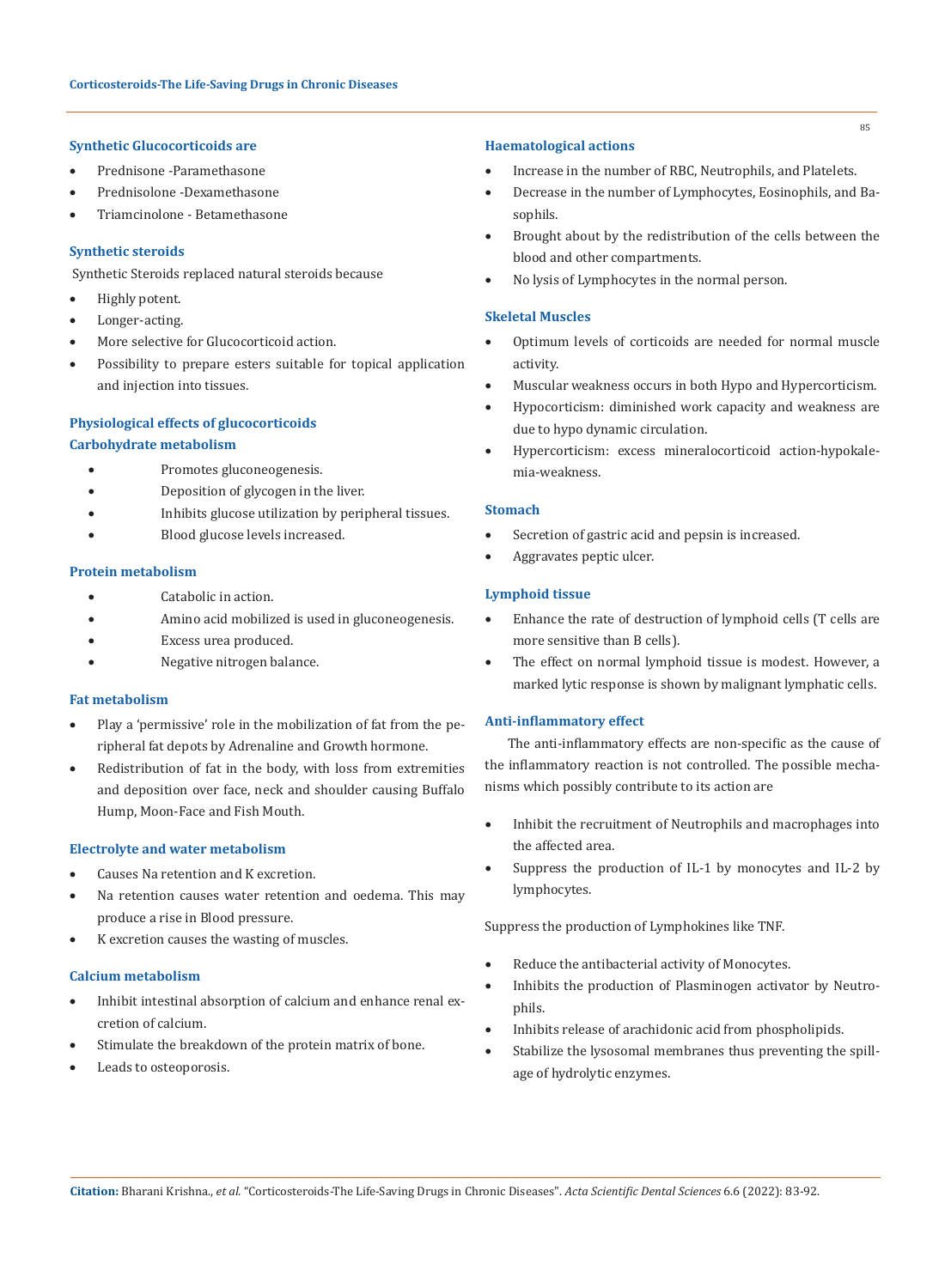# **Immunosuppressive action**

- Decreased T cells.
- Decreased Cell-Mediated Immunity.
- • Suppresses all types of hypersensitivity and allergic phenomena.
- • It is used to prevent graft rejection, autoimmune diseases and organ transplants.

#### **CNS**

- Mood elevation.
- Euphoria.
- Nervousness.
- **Restlessness**
- Psychosis.

## **CVS**

- • Glucocorticoids have a permissive effect on the pressor action of Adrenaline and Angiotensin. They play a permissive role in the development of Hypertension, so should be cautiously used.
- • They restrict capillary permeability and maintain the tone of arterioles and cardiac contractility.

## **Pharmacokinetics**

- Administered orally, topically, parenterally and rectally.
- Well absorbed by any site of administration.

# **Transported in the plasma- bound to plasma protein.**

- • Metabolised in the liver.
- Rate of steroid metabolism- dependent on preparation.
- Methylprednisolone and Betamethasone are metabolised slowly as compared to hydrocortisone.

#### **Preparations and Dosage**

- • Systemic Corticosteroids
- o Short acting
- o Intermediate acting
- o Long acting
- • Topical Corticosteroids
- o Medium potency
- o High potency
- o Super potency
- Intralesional Corticosteroids

#### **Systemic corticosteroids - indications**

Severe or resistant oral ulceration in vesiculobullous conditions.

Multisystem diseases, such as Lichen planus with oral, genital and cutaneous Involvement

- **Pemphigus**
- Giant cell arteritis.
- Bell's palsy.

#### **Principles for systemic steroid therapy**

 Single dose (even excessive) is not harmful. Short courses (even high doses) are not likely to be harmful in the absence of contraindications. Long term use is potentially hazardous; keep the dose to a minimum. No abrupt withdrawal after a corticoid has been given for more than 2-3 weeks; may precipitate adrenal insufficiency. Infection, severe trauma or any stress during corticoid therapy, increase the dose.

#### **Hydrocortisone**

- • Orally given in Replacement Therapy.
- In Adults; 20 -30 mg daily in 2 div doses.
- • In Children; 400-800 mcg/kg/day in 2 div doses.
- Intravenously given in Emergency treatment.
- In Adults; 100-500mg 3-4 times daily.
- In Children; 50 mg daily.

# **Prednisolone**

Orally in Adults 2.5 -60 mg daily. Parenterally As Sodium phosphate ester; 4 -60 mg daily iv/im

# **Triamcinolone**

Orally in Adults 4-48mg daily. Parenterally: as acetonide; 20-80 mg. as diacetate; 40 mg.

# **Betamethasone**

Orally in Adults 0.5-5mg daily. Parenterally as Sodium phosphate; 4-20 mg IV/IM.

#### **Dexamethasone**

- Orally in Adults 0.75 -9mg daily.
- Parenterally as Phosphates.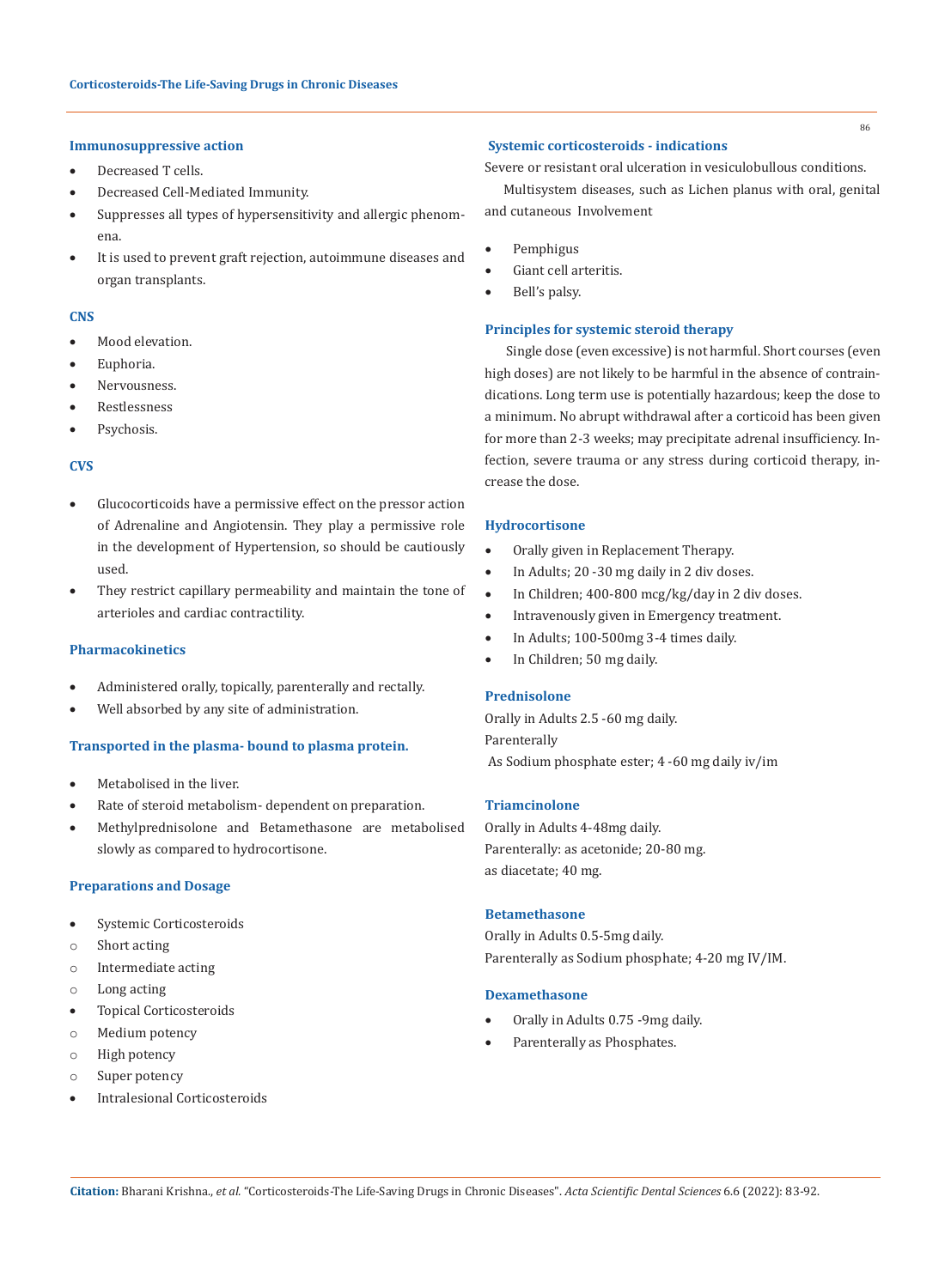#### **Systemic corticosteroid therapy**

Systemic Corticosteroids are the most predictable medications used to control autoimmune diseases and certain immune-based inflammatory diseases.

The drug of choice is Prednisone, an anti-inflammatory glucocorticoid that affects mostly the cellular phase of inflammation, lymphocytes in particular.

#### **There are 3 clinically effective Prednisone regimens.**

The choice of the regimen should be based on the specific diagnosis, the intensity of the disease

and the organ systems involved.

#### **Systemic corticosteroid regimen 1**

The regimen begins with prednisone, 100 to 120 mg per day by mouth (1.5mg/kg/day) for 2 weeks.

A tapering schedule reduces prednisone by 20mg per day each week over several weeks until a dose of 20mg per day is reached.

 This dose is continued for 1 month, followed by 10mg per day for 3months. The dose is then reduced to 10 mg every other day for another 3 months, followed by 5mg every other day for 6 months.

 After 6months of a 5mg dose every day, the drug may be discontinued a high possibility of extended remission in a drug-free state.

 The rationale of this approach is to gain a rapid suppression of the disease activity with a high loading dose and to taper this dose rapidly enough to avoid most of the serious side effects of high dose prednisone.

This regimen is the preferred regimen because it facilitates long term remission and has reduced the side effects. It is indicated for most oral lesions associated with Pemphigus Vulgaris, erosive lichen planus and severe non-ocular pemphigoid.

It is very effective but requires the close attention of the clinician and absolute compliance by the patient.

#### **Systemic corticosteroid regimen II**

This regimen begins with prednisone 100 to 120mg per day by mouth(1.5mg/kg/day) for a period of 2 weeks, at which time the drug is abruptly discontinued.

The rationale of this approach is to gain rapid suppression of disease activity and discontinue the drug before the side effects develop or significant adrenal suppression occurs.

This approach is effective and much more straightforward than regimen I.

Its drawback is that exacerbations are more frequent and the disease process is less controlled.

It is indicated in Pemphigus Vulgaris, erosive lichen planus and severe non-ocular pemphigoid. It is the preferred regimen in the Stevens-Johnson form of erythema multiforme.

#### **Systemic corticosteroid regimen III (A)**

This begins with prednisone 100 to 120mg per day by mouth for 2 weeks.

A tapering schedule reduces prednisone by 20 mg per day each week until the lowest possible prednisone level is reached without exacerbating the disease.

Many people remain on 20mg per day or even high doses for longer periods because fewer dosages are associated with disease exacerbations.

It is indicated in those cases with disease intensity and organ involvement that lower doses of prednisone cannot control.

It is usually applied to resistant Pemphigus cases and selected cases of systemic lupus erythematosus or sarcoidosis. These patients require lifelong adjustments and follow-up.

## **Systemic corticosteroid regimen III (B)**

This regimen begins with 100 to 120 mg of prednisone per day by mouth for 2 weeks.

A tapering schedule reduces prednisone by 20 mg per day each week until a prednisone level is reached at which the disease is exacerbated.

This level and slightly higher levels of prednisone may still be associated with disease activity.

Cyclophosphamide 50 to 100mg….. twice daily by mouth; Azathioprine 50 to 100mg …. twice daily by mouth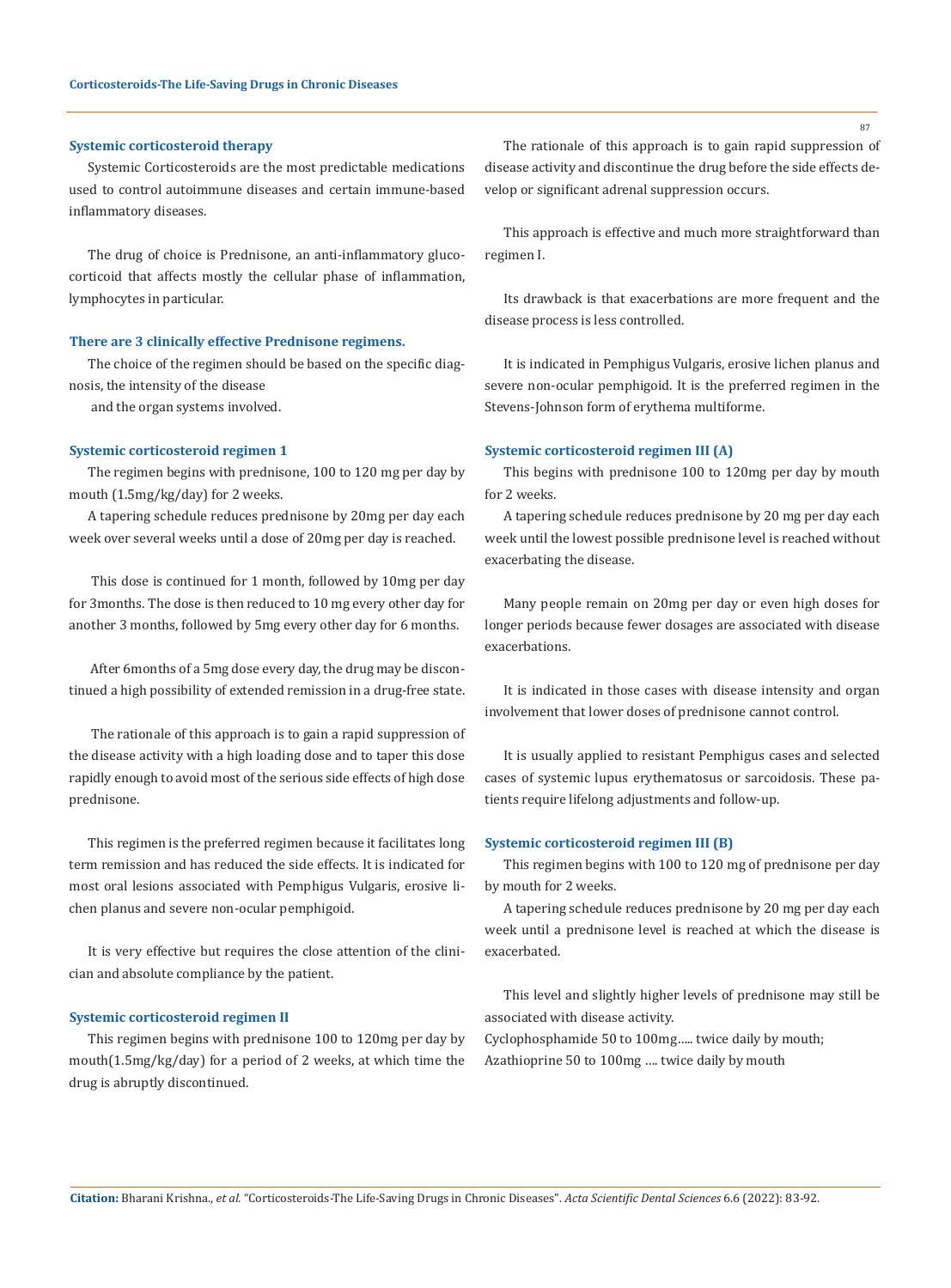The rationale of this approach is to affect the disease with double drug therapy so that the dosage and therefore the side effects of each drug can be reduced.

This approach is reserved for refractory cases and for patients whose corticosteroid complications pose a greater risk such as those with diabetes, a history of Tuberculosis, peptic ulcer disease, osteoporosis and cataracts. It is also strongly recommended as a regimen for ocular pemphigoid.

# **Topical Corticosteroids**

These are useful in the management of many ulcerative conditions there is no systemic involvement.

The application of more potent topical steroids also increases the likelihood of superimposed oral Candidiasis so better to advocate the concomitant use of the prophylactic, topical anti- fungal agent.

Recurrent aphthous stomatitis.

- Lichen Planus.
- Desquamative Gingivitis.
- Mucous membrane Pemphigoid.
- Psoriasis.
- Chronic Discoid Lupus Erythematosus.
- Allergic Contact Dermatitis.
- Hypertrophied scars and Keloids.

#### **Guidelines for topical steroids**

Steroids are used locally as a spray, gel or cream or as a mouthwash if they are erosive lesions.

Creams, gels, and sprays are better than ointments since the latter adhere poorly to the mucosa.

Steroids need to be in contact with mucosa for at least 3 min on each occasion.

Patients should not eat or drink for 30 min after using the steroid to prolong contact with the lesion.

They can be applied in a plastic splint worn overnight for Desquamative gingivitis.

In patients using potent steroids for more than a month, it is prudent to add an antifungal, since Candidiasis may arise.

#### **Steroid mouthwashes**

Made by dissolving a soluble Betamethasone sodium phosphate (0.5mg) tablet in 10ml of water and have to be held in the mouth for 3 min, before spitting out.

Used 3 times daily if required and should not be swallowed because of risks of systemic absorption.

Adverse Reactions secondary infection by Candida albicans.

Epidermal and Dermal atrophy (Thinning of the skin, striae, telangiectases, superficial fissures and purpura)

- Acne, Folliculitis.
- Hypertrichosis.
- Hypopimentation.

# **Intralesional steroids**

These are useful in the management of intractable local lesions such as

- **Erosive Lichen Planus**
- Orofacial Granulomatosis.
- OSMF.
- Central Giant Cell Granuloma.

# **Intraarticular steroids**

Indicated in Inflammatory joint disease, Rheumatoid Arthritis, and Acute Gouty Arthritis.

- Betamethasone sodium phosphate, 4 8mg
- Methyl Prednisolone acetate,  $4 80$  mg
- Triamcinolone acetonide, 2 3mg
- Triamcinolone hexacetonide, 2-30mg

#### **Inhalational Corticosteroids:**

Used in the treatment of Chronic Persistent Asthma. Steroid inhalation is the first-line therapy

for chronic asthma.

Have anti-Inflammatory action and reduce bronchial hyperresponsiveness after exposure to the allergen.

Beclomethasone dipropionate, a halogenated corticosteroid ester is used in pressurized Metered. Dose Inhalation (MDI) which delivers 50 mcg of the drug-aerosol each time. Recommended 2-4 puffs 3-4 times a day.

88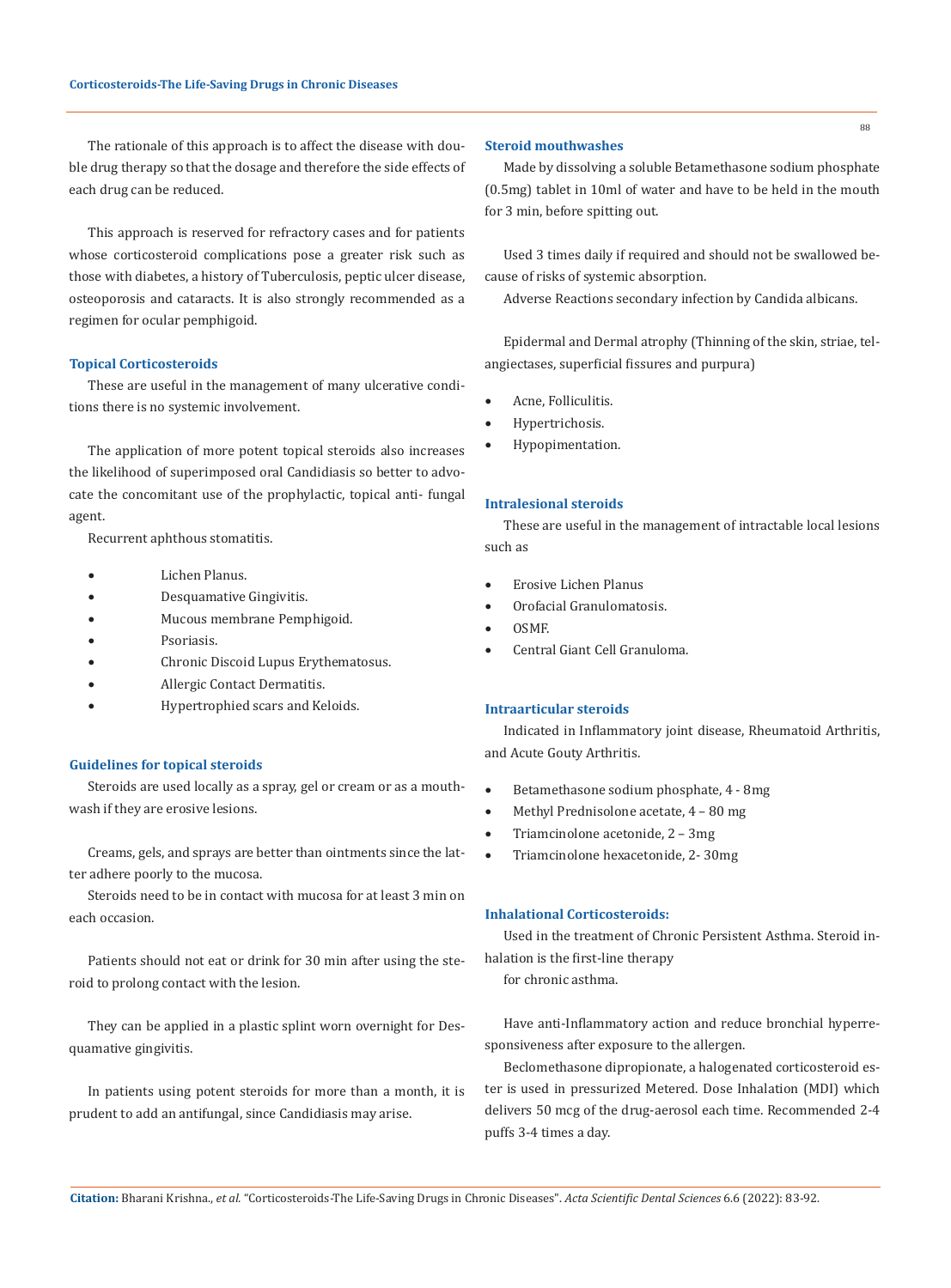# **Precautions during therapy**

# **Before starting therapy**

Enquire and check for peptic ulcer, DM, Tuberculosis, or any other infections.

# **During therapy**

- Prescribe the drug with food.
- Diet low in calories, sodium and high in potassium.
- Monitor growth in children.
- • Check periodically for weight gain, edema, hyperglycemia, hypertension, infection. Monitor growth in children. Instruct patient not to stop the drug abruptly. Increase the dose in case of any stress.

#### **While stopping therapy**

Taper therapy.

# **Pharmacotherapy Arthrititis**

- Rheumatic arthritis
- Osteoarthritis
- Rheumatic fever
- Gout

In all the above arthritis, NSAIDs are the preferred drugs and are supplemented with corticosteroids

#### **Collagen diseases**

In Systemic Lupus Erythematosus, Polyarteritis nodosa, Dermatomyositis, Nephrotic syndrome and Glomerulonephritis may be lifesaving. Therapy is generally started with high doses which are tapered to maintenance doses when remission occurs.

# **Severe allergy**

Corticoids may be used for short periods in Anaphylaxis, Urticaria and Serum sickness.

However, even i.v injection of steroid takes 1-2 hrs to act and is not a substitute for adrenaline (which acts immediately) in Anaphylactic shock and Angioneurotic oedema of the Larynx.

#### **Autoimmune diseases**

Autoimmune hemolytic anaemia, Thrombocytopenia, and active chronic hepatitis respond to corticoids.

#### **Bronchial asthma**

- Steroids are given I.V and withdrawn after the emergency is over in Status Asthmaticus.
- In severe Asthma it is given as a supplement to Bronchodilator.

# **Infective diseases**

- A severe form of Tuberculosis
- Severe Lepra reaction
- • Bacterial Meningitis
- Pneumocystis carnii pneumonia

 In these conditions, Steroids are administered under effective chemotherapeutic cover to tide over the crisis or to prevent complications.

## **Skin diseases**

- Pemphigus vulgaris
- **Exfoliative dermatitis**
- Steven Johnson syndrome

Topical steroids are highly effective and are widely employed.

# **Eye diseases**

Ordinarily, steroids should not be given in infective conditions, but if inflammation is severe they may be applied in conjunction with effective antibiotics.

- Allergic conjunctivitis
- • Iritis
- **Retinitis**
- Optic neuritis

Steroids are contraindicated in Herpes Simplex Keratitis and in their Occular injuries.

# **Intestinal diseases**

In Ulcerative colitis, Crohn's disease and Coeliac diseases with remissions and exacerbations steroids are indicated during acute phases.

#### **Cerebral edema**

Due to tumours and Tuberculous meningitis respond to corticoids. Dexamethasone and Betamethasone are preferred because they do not have sodium retaining capacity.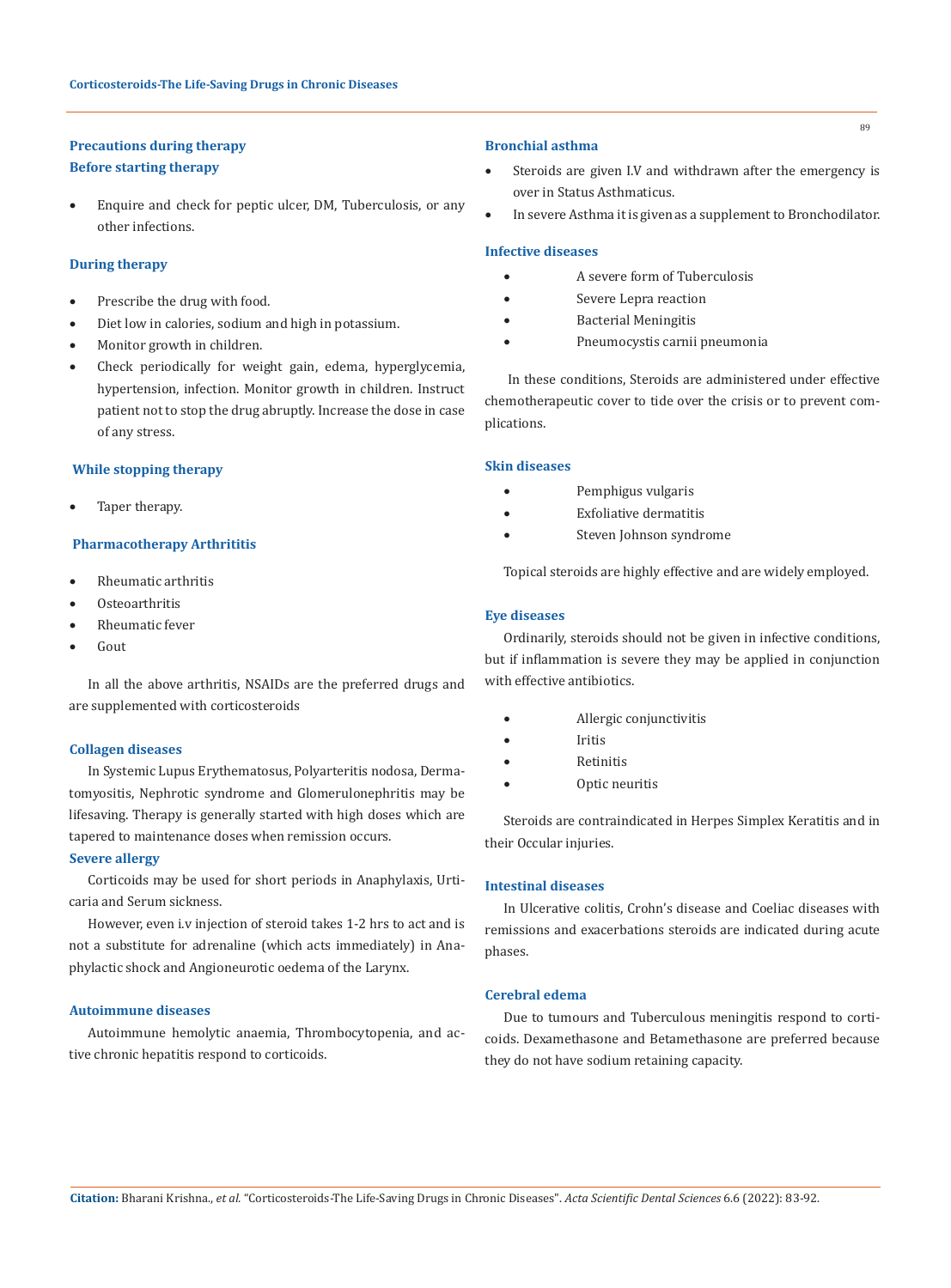## **Malignancies**

- Acute Lymphatic Leukemia
- Hodgkin's Lymphoma
- Other Lymphomas

Steroids have marked lymphocytic action and are combined with chemotherapy.

#### **Organ Transplantation and Skin Graft**

High doses of corticoids are given along with another immunosuppressant to prevent rejection reaction followed by low maintenance doses.

# **Miscellaneous**

- Bell's Palsy
- Acute infective Polyneuritis
- **Infective Hepatitis**

Dental applications

## **Recurrent aphthous ulcers (RAU)**

Steroids used in RAU have 2 modes of action.

- Anti-Inflammatory action.
- Specific blocking effect of T-Lymphocyte -Epithelial cell interaction.

#### **Oral lichen planus**

- Topical: high potency steroids- 0.5% Flucinonide and 0.5% Clobetasol propionate.
- • Extensive erosive OLP on gingiva (Desquamative gingivitis) treated with occlusive splints as carriers for topical steroids.
- Systemic steroids are indicated in cases recalcitrant to topical steroids
- Systemic Prednisolone 40 and 80 mg daily for < 10 days.

# **Oral submucous fibrosis**

Corticosteroids prevent and suppress inflammatory reactions and prevent fibrosis by lowering fibroblast proliferation and deposition of collagen.

Dosage: Long-acting steroid Betamethasone (Betnesol) or Dexamethasone is injected Intralesional and submucosally at 2-4 days intervals for 1-4 months as per requirement.

## **Bell's palsy**

Hurtado Gare., *et al.* (1997) treated 47 patients with Bell's palsy with an initial 60mg of Prednisolone and followed by steroids in a tapering regimen. 95% of the patients regained motor control.

## **Facial palsy secondary to herpes zoster infection**

Ko Jy., *et al.* (2000) treated 30 patients suffering from Facial palsy secondary to Herpes Zoster infection of the Auriculotemporal region. A combination of parenteral Acyclovir and oral Prednisolone showed dramatic relief in most cases.

## **Desquamative gingivitis Pemphigus**

- In severe cases of Pemphigus with widespread cutaneous and oral mucosal extension 180mg/day Prednisolone; lesions improve by the 5th day.
- If it does not, increase the dose to 250mg/day.
- To reduce the side effects, combination with Azathioprine 50-100mg/day.
- Once the disease has been controlled 40mg/day for 1 week, then 30mg/day the
- following week, 25mg/day the next week.
- 40mg/day on alternate days.

# **Discoid lupus erythematosus**

- Prednisolone 40mg daily, early morning for 5 days controls the episode.
- Prednisolone 10-20mg for the following 2 weeks.
- Same dose on alternative days until the disappearance of lesion/ until symptoms
- are tolerated.
- Reduce periapical inflammatory response following endodontic treatment using topical and intradental routes of administration.
- Reduce post-operative pain and oedema after 3rd molar extraction.
- • A combination of Hydrocortisone and Oxytetracycline can prevent alveolar osteitis.

#### **Drug interactions and adverse effects**

Thiazides may enhance hyperglycemia and hypokalemia caused by corticosteroids. Increased incidence of peptic ulcer or GI bleeding with concurrent NSAID administration. Response to anticoagulants is altered.

90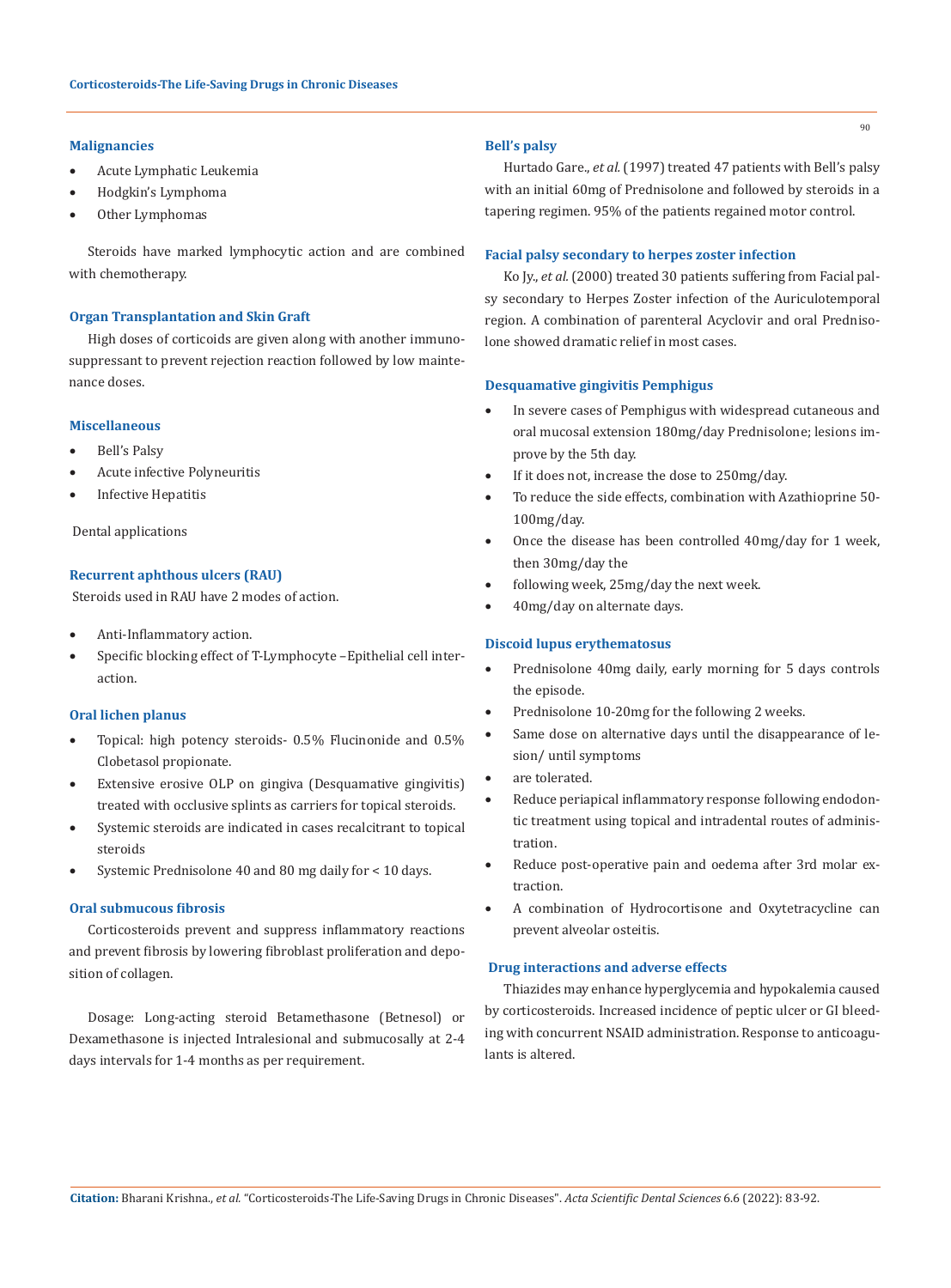The dose of anti-diabetics and anti Hypertensives needs to be increased. Increased bioavailability with estrogens and oral contraceptives. Mutual inhibition of metabolism between Cyclosporine and Corticosteroids increases the plasma concentration of both drugs.

Reduced efficacy with concurrent use of Carbamazepine, Phenytoin, Primidone and Rifampicin.

# **Patients with adrenal gland disorders Adrenal Adenoma**

- • Unilateral- no coverage of steroids required.
- If bilateral adrenalectomy is done: chronic steroid replacement.

#### **Hypofunction of the adrenal gland**

- Chronic steroid replacement.
- 10-20mg of Prednisolone- maintenance therapy.
- Increase the dose of steroids during periods of possible stress.
- Physician consultation.

#### **Mineralocorticoid**

The natural mineralocorticoids are

- **Aldosterone**
- **Deoxycorticosterone**

#### **Physiological actions**

Aldosterone acts on the Distal convoluted tubule and the collecting duct and increases the reabsorption of sodium ions.

An increase in extra-cellular fluid volume and blood volume finally leads to an increase in blood pressure.

Increase in the potassium excretion through the renal tubules.

# **Therapeutic Uses**

- • Salt losing congenital adrenal hyperplasia.
- Hyporenenimic hypoaldosteronism.
- Severe postural hypotension.
- • Dosage: 0.05-0.30 mg daily in adults.

#### **Tests to detect corticosteroid activity in the body**

Adrenal function tests

**• Acth stimulation test**

"A plasma Cortisol level of 18 Mcg% or higher, one hour after an IV bolus injection of Tetracosactrin …..250 mcg indicates normal adrenocortical function."

**• Dexamethasone suppression test** "Plasma Cortisol level is measured the morning after administration of 1 Mg of Dexamethasone orally at 10 p.m. A level of less than 5 mcg% indicates normal suppression."

# **Conclusion**

"Practitioners must keep in mind that the judicious use of corticosteroids is both satisfying and life-saving for the patient, By acting as the final and best option in reducing the chronicity of the illness and even in complete elimination of the disease despite their well-known adverse effects so thorough knowledge and clinical implications should be well known while prescribing these medical agents which plays a very crucial in the overall wellbeing of the patient"

# **Conflicts of Interests**

There are no conflicts of interest in this article.

# **Bibliography**

- 1. [Cooper MS and Stewart PM. "11Beta-hydroxysteroid dehy](https://pubmed.ncbi.nlm.nih.gov/19837912/)[drogenase type 1 and its role in the hypothalamus pituitary](https://pubmed.ncbi.nlm.nih.gov/19837912/)[adrenal axis, metabolic syndrome, and inflammation".](https://pubmed.ncbi.nlm.nih.gov/19837912/) *The [Journal of Clinical Endocrinology and Metabolism](https://pubmed.ncbi.nlm.nih.gov/19837912/)* 94 (2009): [4645-4654.](https://pubmed.ncbi.nlm.nih.gov/19837912/)
- 2. [Kumar R and Thompson EB. "Gene regulation by the glucocor](https://pubmed.ncbi.nlm.nih.gov/15876404/)[ticoid receptor: structure: function relationship".](https://pubmed.ncbi.nlm.nih.gov/15876404/) *The Journal [of Steroid Biochemistry and Molecular Biology](https://pubmed.ncbi.nlm.nih.gov/15876404/)* 94 (2005): 383- [394.](https://pubmed.ncbi.nlm.nih.gov/15876404/)
- 3. Bledsoe RK., *et al.* ["Crystal structure of the glucocorticoid re](https://pubmed.ncbi.nlm.nih.gov/12151000/)[ceptor ligand binding domain reveals a novel mode of recep](https://pubmed.ncbi.nlm.nih.gov/12151000/)[tor dimerization and coactivator recognition".](https://pubmed.ncbi.nlm.nih.gov/12151000/) *Cell* 110 (2002): [93-105.](https://pubmed.ncbi.nlm.nih.gov/12151000/)
- 4. [Grad I and Picard D. "The glucocorticoid responses are shaped](https://pubmed.ncbi.nlm.nih.gov/17628337/)  by molecular chaperones". *[Molecular and Cellular Endocrinol](https://pubmed.ncbi.nlm.nih.gov/17628337/)ogy* [275 \(2007\): 2-10.](https://pubmed.ncbi.nlm.nih.gov/17628337/)